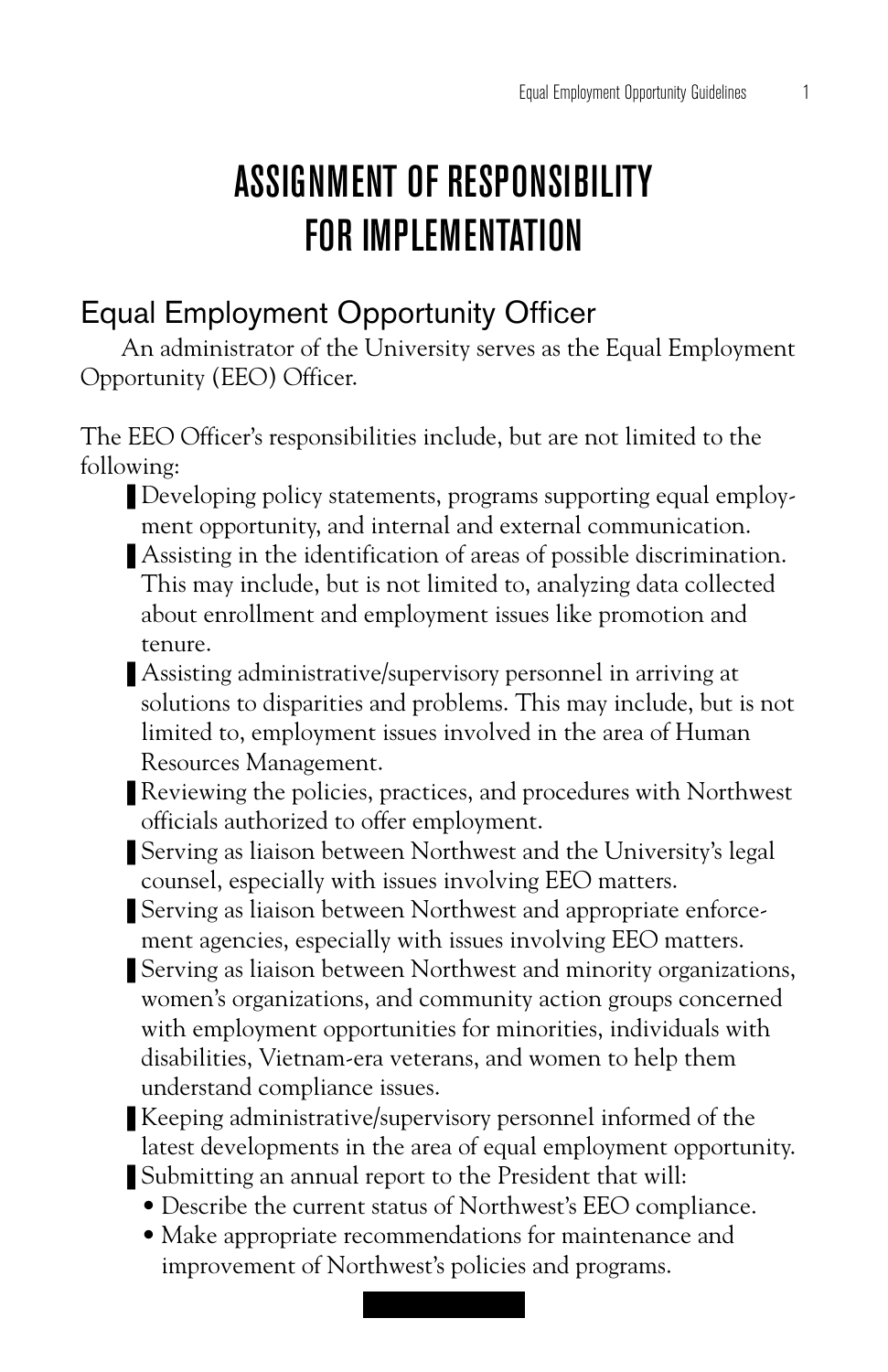The EEO Officer's supervision includes, but is not limited to, the following:

- Assisting administrators and department heads in identifying possible employment disparities.
- Reviewing hiring and promotion patterns.
- Reviewing Northwest policies with University officials
- Periodically reviewing hiring processes and results to ensure that minorities and women are given full opportunities for employment, transfer, and/or promotion.
- Periodically reviewing University facilities to ensure that:
	- Posters and employment notices are properly displayed.
	- Facilities such as residence halls, locker rooms, and restrooms are comparable for both sexes.
	- Employees are afforded opportunity and are encouraged to participate in all University-sponsored educational, training, recreational, and social activities.

## The Equal Employment Opportunity Committee

The EEO Committee consists of no less than 10 members, five women and five men, appointed by the President on or before September 30 each year. The minimum representation on the Committee shall be:

- Four faculty members, including two females and two males, nominated yearly by the Faculty Senate.
- Two support staff members, including one female and one male nominated yearly by the Support Staff Council.
- Two administrative/professional staff employees, including one female and one male from Student Administrative Services (SAS).
- Two students, including one female and one male student, one to be an undergraduate nominated by the Student Senate and the other nominated by the Graduate Student Organization.
- One additional member from the faculty, support staff, SAS, Student Senate, and Graduate Student Organization may be added through these representative organizations by contacting the EEO Officer. These additional members have the same voting privileges as the other assigned members. Individuals who represent minority positions are encouraged to participate as nonvoting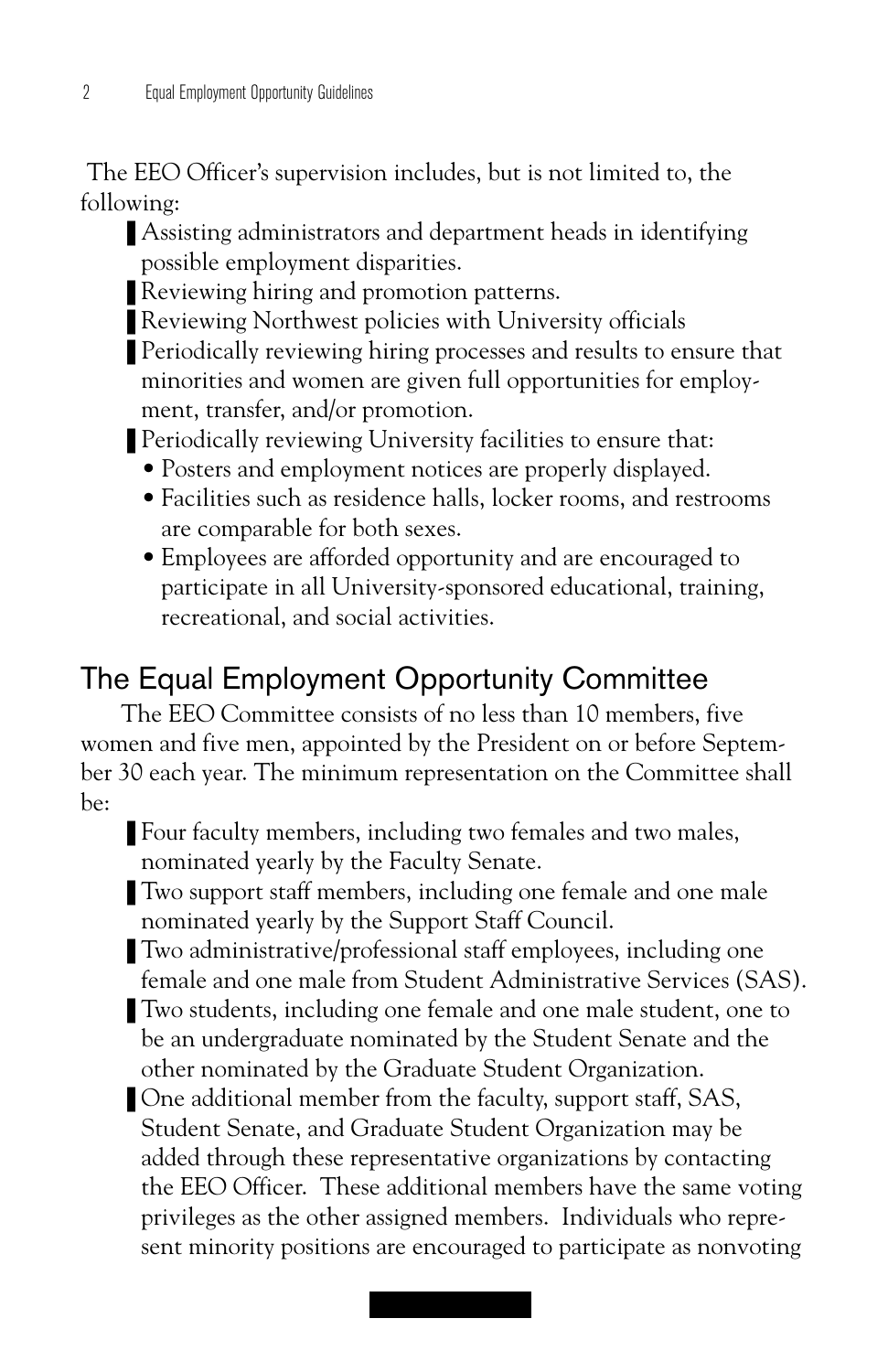members in the EEO Committee to add a depth of understanding to EEO issues. The final approval of all Level III Committees like this one comes from the President of the University.

All Committee members may succeed themselves for one additional term. The Committee is advisory to the EEO Officer. Ex-officio members of the committee are the EEO Officer and the Director of Human Resources. As with any Level III Committee, the Faculty Senate Committee on Committees will suggest a faculty member as a chair for the EEO Committee. If the person who has been suggested does not desire to serve, the EEO Officer will ask a member who has served previously on the committee to be the chair. The committee will select the recorder. Ex-officio members may not serve as the chair of the committee, but may be the recorder.

The functions of this Committee will be:

- Review Northwest's policies for compliance.
- Assist the EEO Officer with the dissemination of information by educating the campus on issues associated with the Civil Rights federal mandates.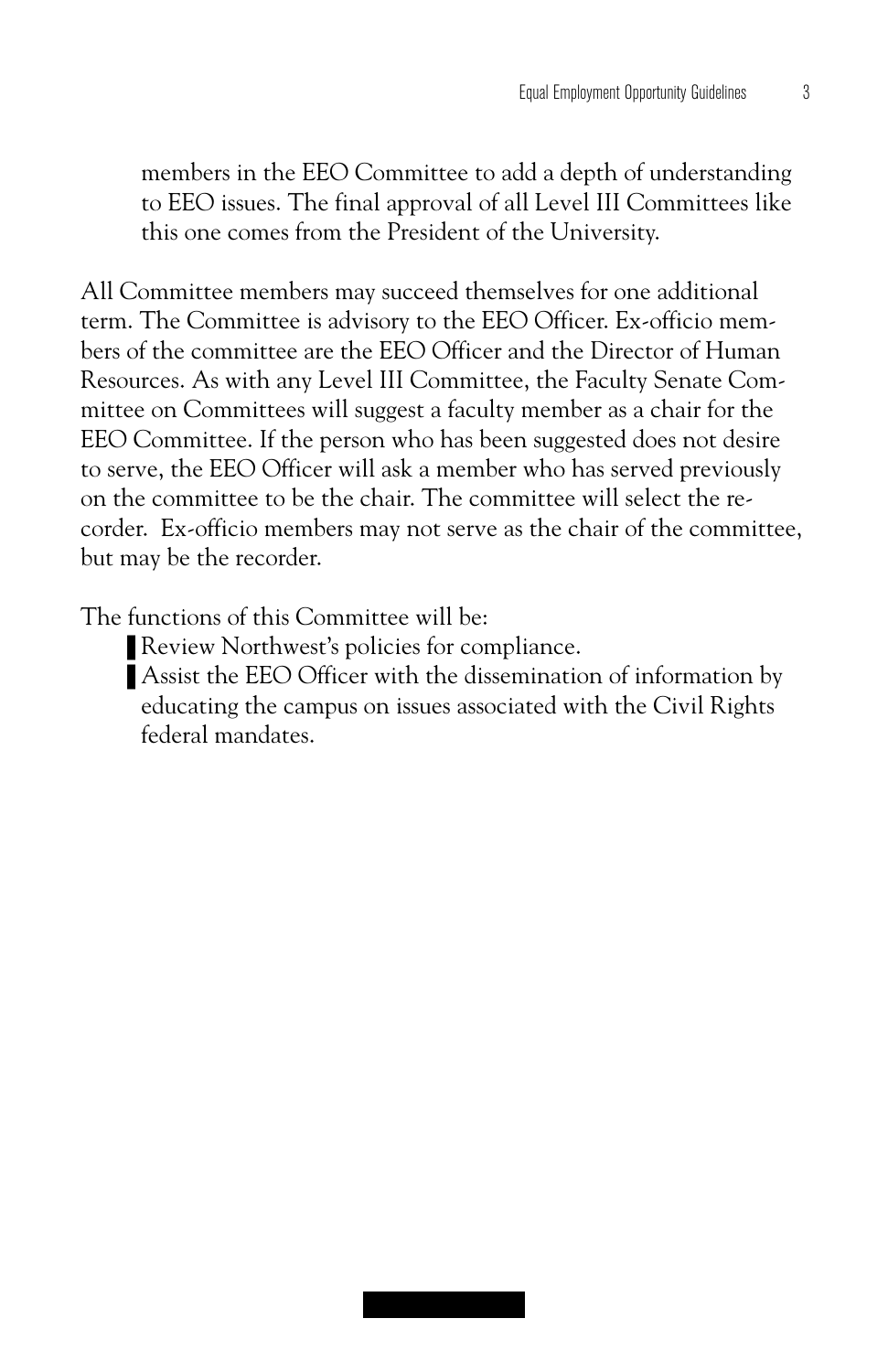# POLICY DISSEMINATION

The University will disseminate its equal opportunity policy internally and externally.

### Internal Dissemination

The EEO Guidelines will be distributed to all present and new University employees and contractual vendors serving the University. Every new employee will be given a copy of the Equal Employment Opportunity Guidelines by the Human Resources Management Office. Contractors will receive the document through the Purchasing Department. When there are changes or additions in the document it will be the responsibility of the EEO Officer to disseminate the revised document to employees and contractors. Additional copies may be obtained upon request in the Human Resource Management Office.

The following nondiscrimination clause will be included in Northwest catalogs and other publications designated by the EEO Committee. The statement aligns with state and federal guidelines.

> *"Northwest Missouri State University adheres to a policy of nondiscrimination on the basis of race, color, national origin, sex, creed, disability, or age. This policy is effective in all University-controlled programs and activities, including employment, admissions, retention, housing, financial aid, and academic programs. The University is an equal opportunity employer and prohibits discrimination. Inquiries regarding compliance with nondiscrimination policies may be directed to the EEO Officer, 800 University Drive, Northwest Missouri State University, Maryville, MO 64468-6001 (660-562-1110)."*

Statements regarding equal opportunity and nondiscrimination as it specifically applies to Northwest Missouri State University's philosophy, procedures, and processes may be found in the *Faculty Handbook, Support Staff Handbook, Professional and Administrative Staff Handbook,* and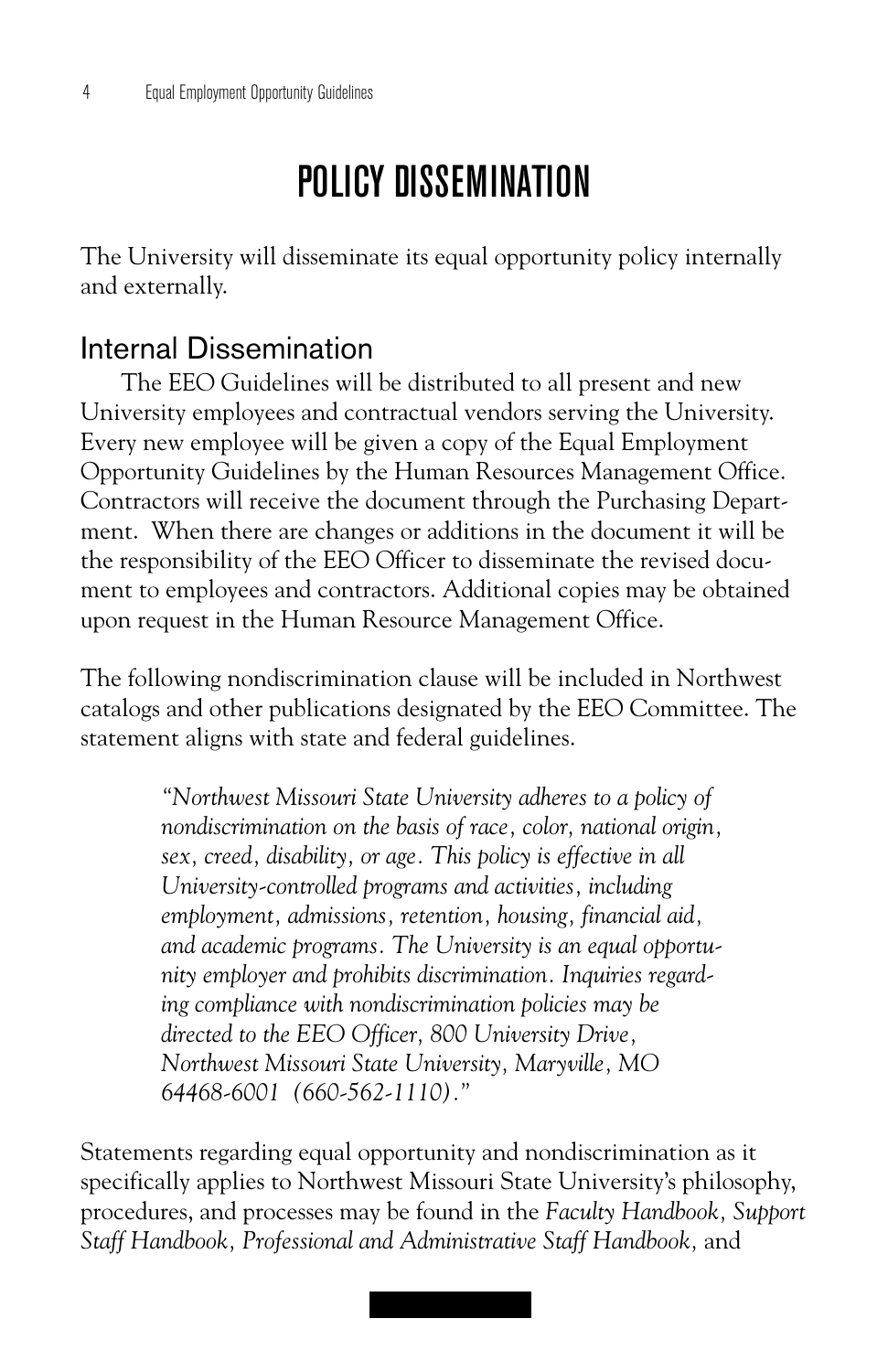*Student Handbook*, as well as other University personnel policy handbooks.

The following nondiscrimination statement will be included on University contracts, documents, and publications:

> "*Northwest Missouri State University is an equal employment opportunity employer."*

The policy statements regarding equal opportunity and nondiscrimination will be posted on high visibility bulletin boards by the Human Resource Management Office. When changes occur, the bulletin boards will be changed by the Human Resource Management Office.

### **Dissemination**

- Northwest employees who lead the hiring process for new employees will be informed of the University's EEO policy.
- The Human Resources Office will include in the acknowledgment letter to all prospective employees a paragraph stating the existence of the University's equal opportunity policy.
- The EEO Officer and the Director of Human Resources will periodically review personnel policies and practices for discrimination and submit appropriate recommendations.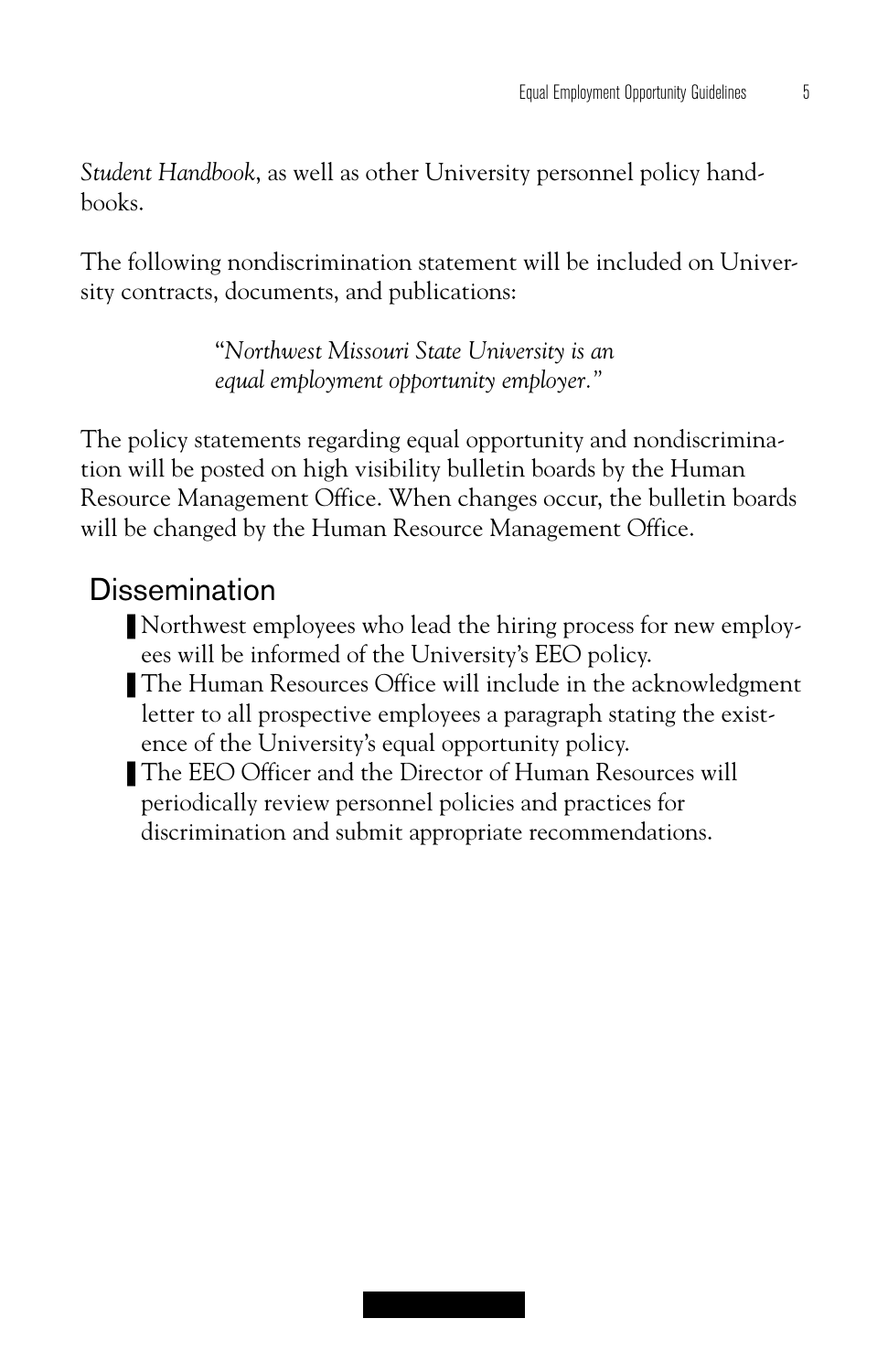# HARASSMENT POLICY

## Northwest's Commitment

All members of the University community have an interest in increasing and maintaining an environment free from harassment, including sexual harassment. Sexual harassment is a violation of federal and state law, as well as Northwest policy. All faculty, staff, and students need to be aware that they will be subject to disciplinary action for violations of this policy up to and including termination. Northwest is committed to providing an environment in which individuals are treated fairly and with respect. Harassment will not be tolerated under any circumstances within the University's jurisdiction, whether it is in an academic, employment, residential, or social situation.

## Statement of Policy

Defined by the Equal Employment Opportunity Commission, unwelcome sexual advances, requests for sexual favors, and other verbal or physical contact of a sexual nature constitute sexual harassment when:

- Submission to such conduct is made either explicitly or implicitly a term or condition of an individual's employment or academic standing, or
- Submission to or rejection of such conduct by an individual is used as the basis for employment decisions or academic evaluations affecting such individual, or
- Such conduct has the purpose or effect of unreasonably interfering with an individual's work or academic performance or creating an intimidating, hostile, or offensive working, academic, or social environment.

Any occurrence of sexual harassment within the jurisdiction of the University should be reported and will be handled through the reporting procedure.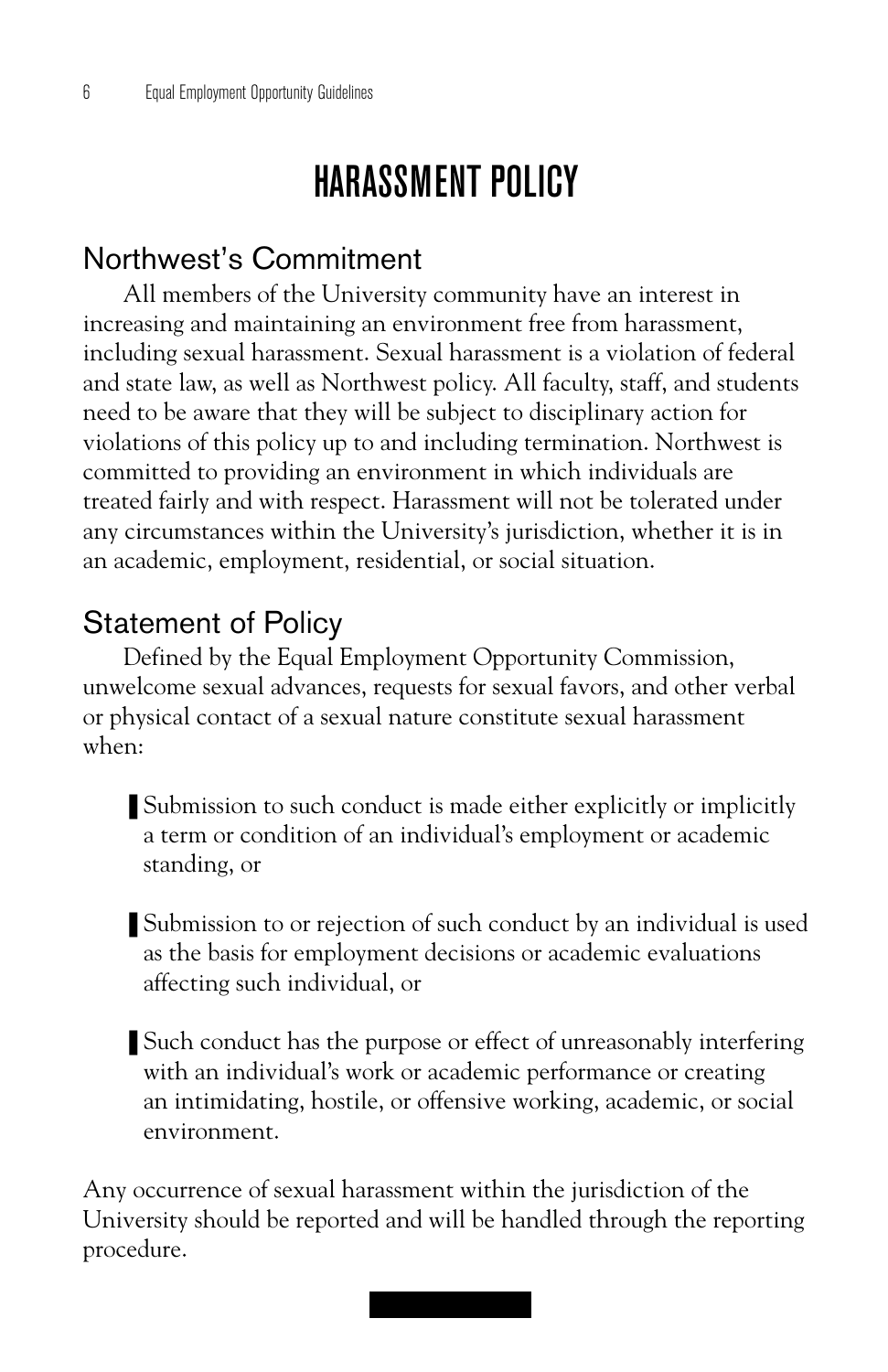# SEXUAL HARASSMENT: WHAT IS IT?

Some behaviors which, if unwelcome or repeated, constitute sexual harassment include:

## Verbal

- suggestive comments about a person's clothing, body, or sexual activity
- humor or jokes about sex or about gender-related characteristics
- ❚ sexual innuendos and comments
- direct or indirect threats linked to sexual propositions or sexuallyexplicit questions

## Nonverbal

- suggestive or insulting sounds (leering, whistling)
- display of sexually-explicit pictures
- obscene gestures
- staring at a person's physical features

## Physical

- **■** intentionally brushing a person in passing
- inappropriate touching, patting, or tickling
- pinching or squeezing
- coerced sexual activity and sexual assault

### **Written**

- suggestive notes, letters
- suggestive E-mail messages

**If you feel you have been harassed, you should take the following steps as soon as possible. (Contact the EEO Officer with any questions at any point.)**

**Be Assertive–**Try to stop the behavior by telling the offender directly that it is unwelcome and offensive to you and you expect it to stop at once.

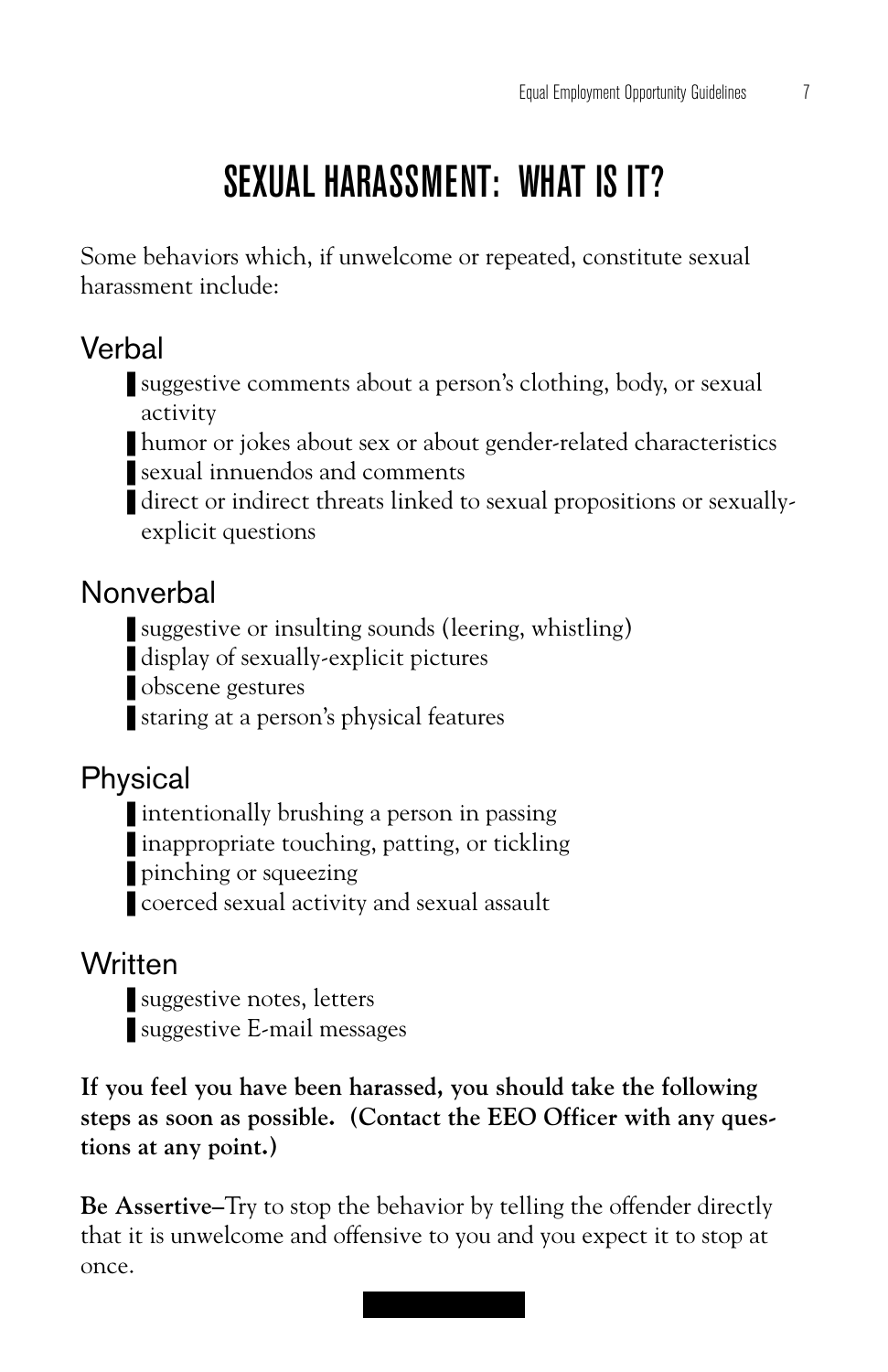**Get Help–**If you find it difficult to confront the offender directly, contact the EEO Officer who can help you determine the best way to inform the offender that his or her behavior is not welcome.

**Realize You May Not Be Alone–**Possibly, you may not be the only person offended. You may help others as well as yourself by taking action.

**Take Action–**The harassment may not just go away. While ignoring it is a common reaction, it may not be an effective way to deal with a sexual harassment incident.

**Act Promptly–**Northwest's policy strongly urges that a complaint be filed as soon as possible with the EEO Officer.

### Reporting Procedure

If you feel you have been sexually harassed, report the problem to the EEO Officer. In all cases, the Equal Employment Opportunity (EEO) Officer or his or her designated representative will be available to hear your complaint. This person may be contacted personally in the President's Office, Room 143, Administration Building, or by phone at 562-1110. The designated representative when the EEO Officer is unavailable is the Director of Human Resources located in Room 107 of the Administration Building, or by phone at 562-1127.

For allegations of student against student harassment, contact the Vice President for Student Affairs, Student Union, 562-1154.

No one will force you to take any action you do not want to take. Additional questions concerning the Sexual Harassment policy should be addressed to the EEO Officer.

## Additional Points

Every effort will be made to ensure the confidentiality of those who report a complaint or participate in the procedures.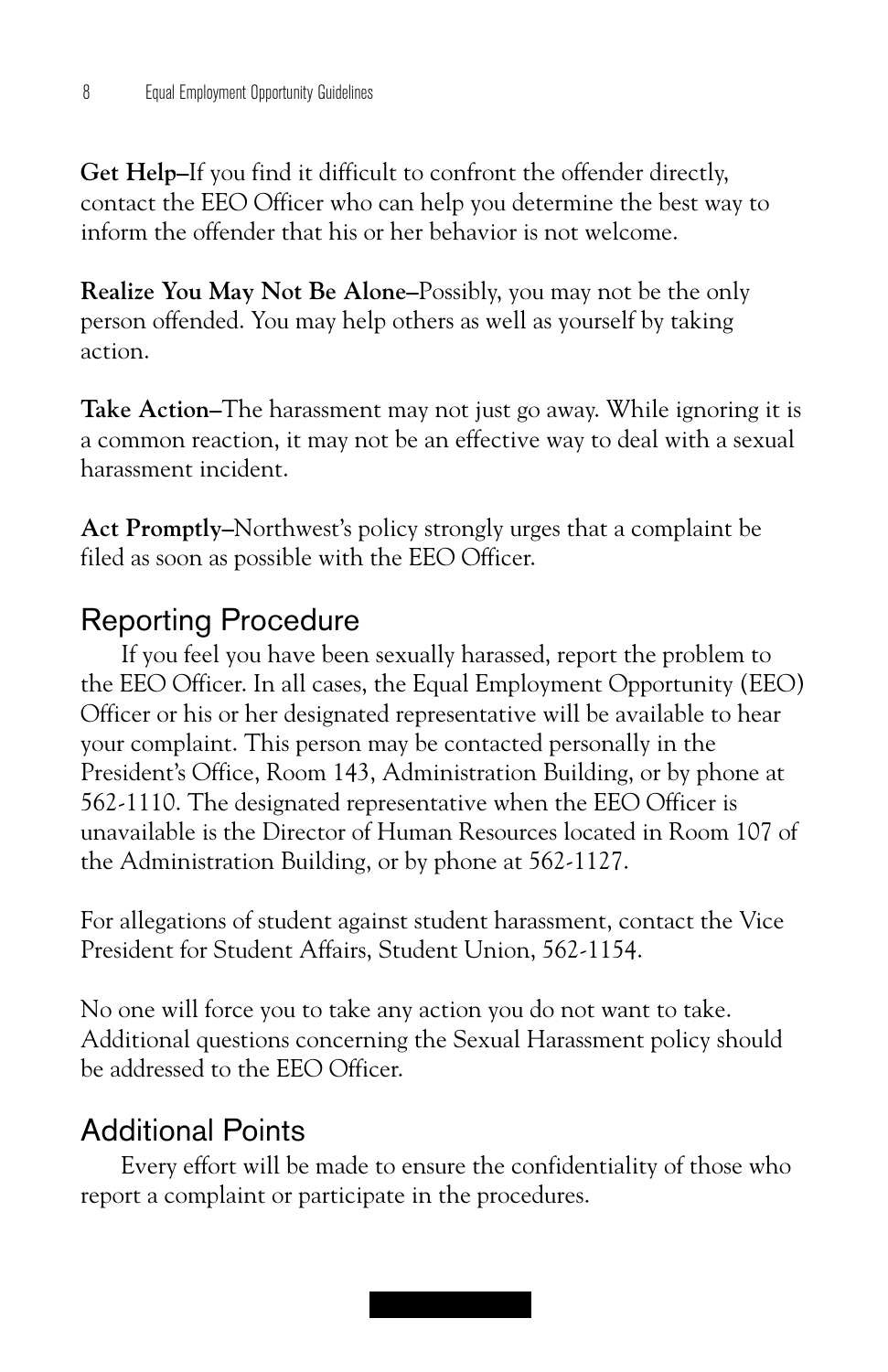Persons making false accusations in sexual harassment cases will be subject to disciplinary action.

It is a violation of University policy to initiate any action as a retaliation against those who report sexual harassment, use the reporting procedures, or are involved in the sexual harassment procedure or implementing the sanctions.

#### Consensual Amorous Relationships

The mission of the University is promoted by professionalism fostered by an atmosphere of mutual trust and respect. Faculty and/or supervisors should be aware that consensual (i.e. both parties have consented) romantic and/or sexual "amorous" relationships with students and/or subordinate employees have the potential for adverse consequences. Given the asymmetric nature of the relationship where one party has the power to give grades, recommendations, thesis advice, promotions, salary increases, and performance evaluations, the consensual nature of the relationship is suspect. Even when both parties have consented to the relationship, there may be serious concerns about the conflicts of interest and unfair treatment of others. This policy does not apply to married couples. (The policy on nepotism found in the University Faculty, Administrative and Staff Handbooks offer clarification on this point.)

Northwest Missouri State University maintains that it is unethical for faculty members and supervisors to engage in consensual amorous relationships with students or employees they supervise or where evaluations may be influenced. Such relationships create a real or perceived conflict of interest. The behavior is unethical even when consensual because the voluntary nature is in doubt, given the power imbalance in the student-faculty or supervisor-employee relationship.

Whether the complaint about the consensual amorous relationships would be on unethical or sexual harassment grounds, the faculty and employees are subject to the appropriate procedures outlined in this book. The Equal Employment Opportunity Officer will be empowered to determine which procedure will be followed.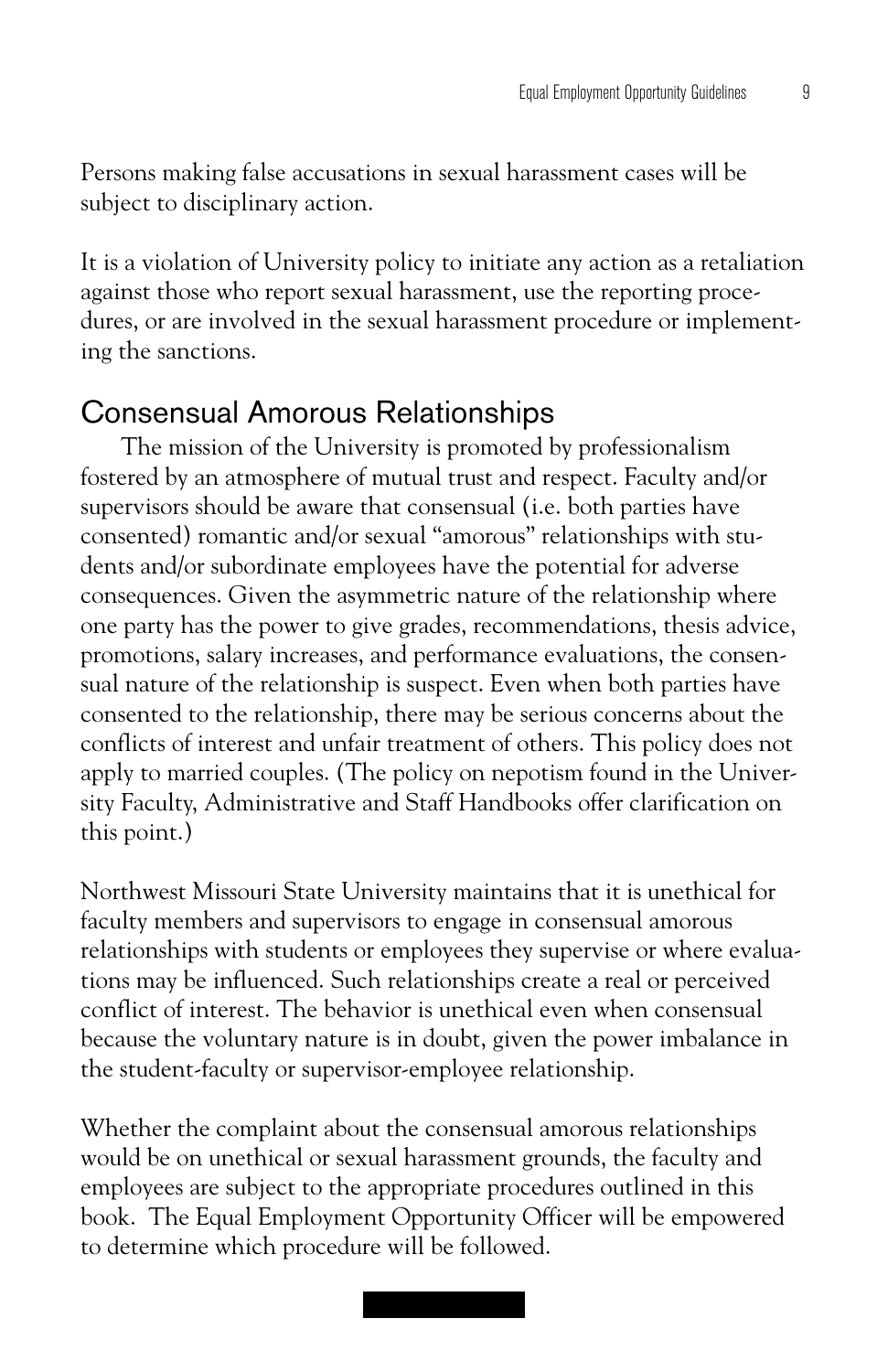# AMERICANS WITH DISABILITIES ACT

#### Northwest's Commitment

It is the policy of Northwest Missouri State University to fully comply with the provisions of the Americans with Disabilities Act of 1990. Northwest is committed to providing individuals, students, staff, faculty, and visitors, with reasonable accommodation, and has devoted resources to making the campus physically accessible to all. Employment discrimination against qualified individuals with disabilities will not be permitted.

#### Title I–Employment

The Americans with Disabilities Act of 1990 (ADA) makes it unlawful to discriminate in employment against a qualified individual with a disability. The ADA prohibits discrimination against individuals with disabilities in state and local government services, public accommodations, transportation, and telecommunications. Title I of the ADA also prohibits discrimination in practices such as recruitment, pay, hiring, termination, promotion, training, and all other employment activities. The Act also prohibits an employer from retaliating against an applicant or employee for asserting his or her rights under the ADA.

A "person with a disability" includes "any person who (i) has a physical or mental impairment which substantially limits one or more of such person's major life activities; (ii) has a record of such an impairment, or; (iii) is regarded as having such an impairment." A substantial impairment is one that significantly limits or restricts a major life activity such as hearing, seeing, speaking, breathing, performing manual tasks, walking, caring for oneself, learning, or working.

A qualified individual with a disability is one who is able to perform the essential functions of the job, with or without reasonable accommodation. This means the applicant or employee must:

• satisfy the job requirements for educational background, employment experience, skills, licenses, and any other qualification standards that are job related, and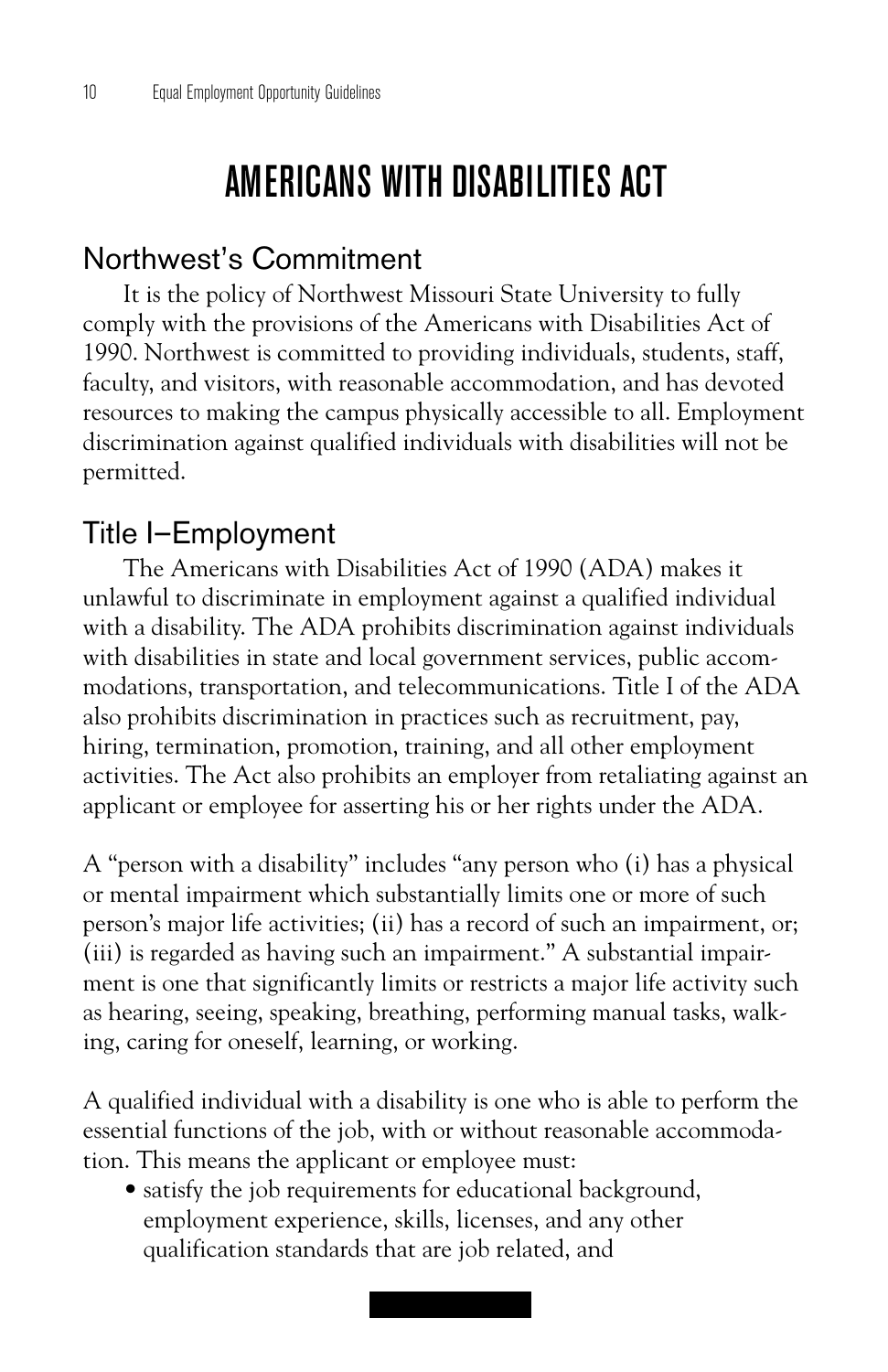• be able to perform those tasks that are essential to the job, with or without reasonable accommodation.

## How to Determine Essential Functions

Essential functions are the basic job duties that an employee must be able to perform, with or without reasonable accommodation. The employer should carefully examine each job to determine which functions or tasks are essential to determine which functions or tasks are essential to performance.

Factors to consider in determining if a function is essential include:

- whether the reason the position exists is to perform that function, the number of other employees available to perform the function or among whom the performance of the function can be distributed, and
- the degree of expertise or skill required to perform the function.

The employer's judgement as to which functions are essential, along with a written job description prepared before advertising or interviewing for a job will be considered evidence of essential functions. Other types of evidence include

- the actual work experience of present and past employees in the job,
- the time spent performing a function,
- the consequences of not requiring that an employee perform a function, and

Two further points to bear in mind: 1) essential functions are not the same as essential qualifications (function describes the job; qualification describes the worker); and 2) essential functions may be performed differently by people with disabilities than by others, which is where reasonable accommodation comes into play.

## Reasonable Accommodation

A reasonable accommodation is any change or adjustment to a job or work environment that permits a qualified applicant or employee with a disability to participate in the job application process, to perform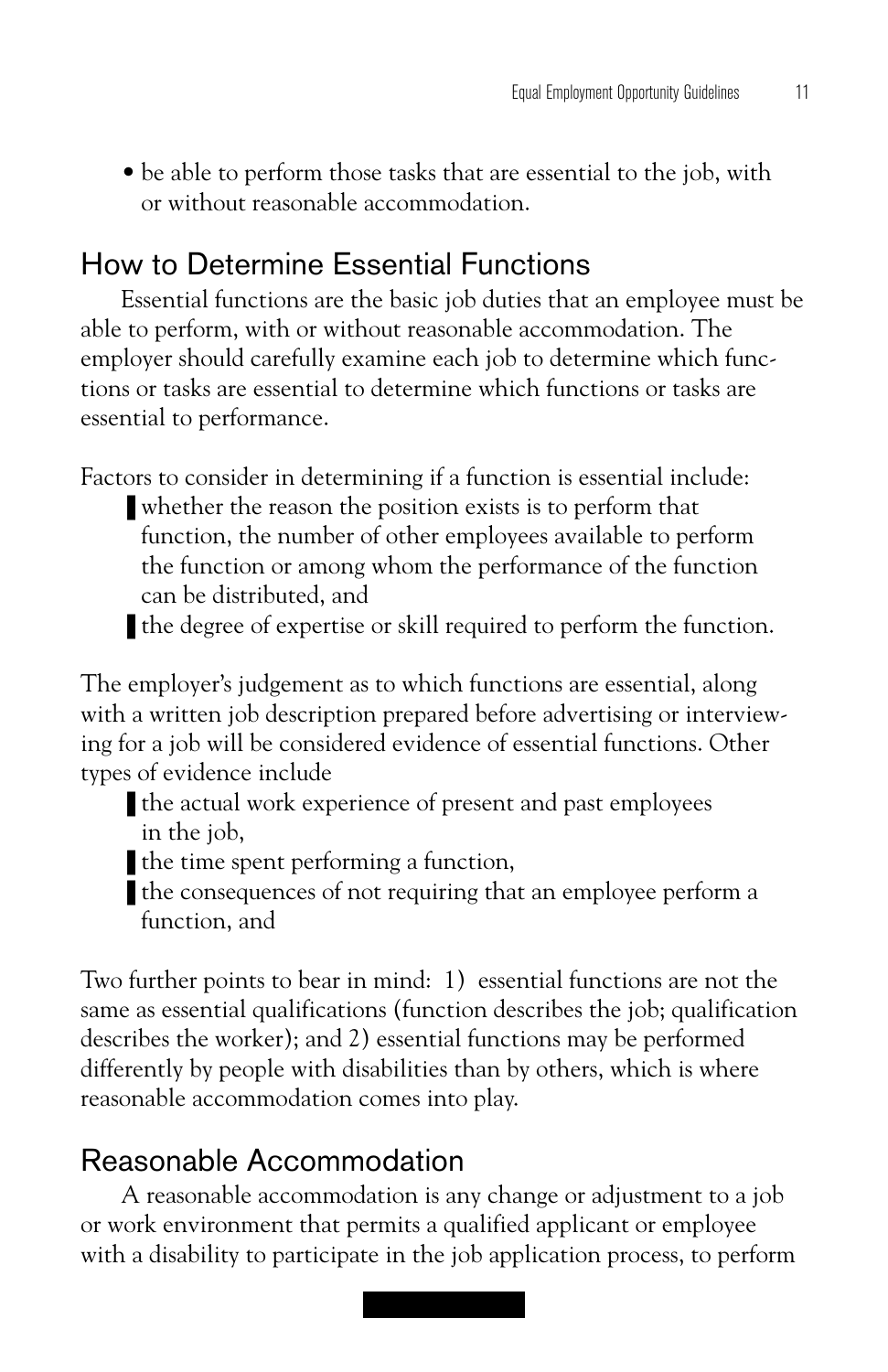the essential functions of a job, or to enjoy the benefits and privileges of employment equal to those enjoyed by employees without disabilities.

Examples of reasonable accommodation may include:

- acquiring or modifying equipment or devices,
- job restructuring of nonessential job functions,
- part-time or modified work schedules,
- reassignment to a vacant position,
- adjusting or modifying examinations, training materials, or policies,
- providing readers or interpreters,
- making the workplace readily accessible to and usable by people with disabilities.

### Interviewing

The interviewer can ask an applicant questions about ability to perform job-related functions as long as the questions are not phrased in terms of a disability. The interviewer can also ask an applicant to describe or to demonstrate how, with or without accommodation, the applicant will perform job-related functions.

It is unlawful to ask if an applicant is disabled, or about the nature or severity of the disability, or require the applicant to take a medical examination before making a job offer.

## Drugs/Alcohol

Anyone currently abusing alcohol or using illegal drugs and not in a rehabilitation program is not protected by the ADA, and may be denied employment or fired on the basis of such use.

## Enforcement

The ADA provisions concerning job discrimination are enforced by the Equal Employment Opportunity Commission. The EEOC and Northwest encourage informal negotiations for resolving disputes. If informal means are not effective, formal complaints within the University may be brought forward to the EEO Officer, and the grievance procedures stated in this booklet will be initiated. Federal guidelines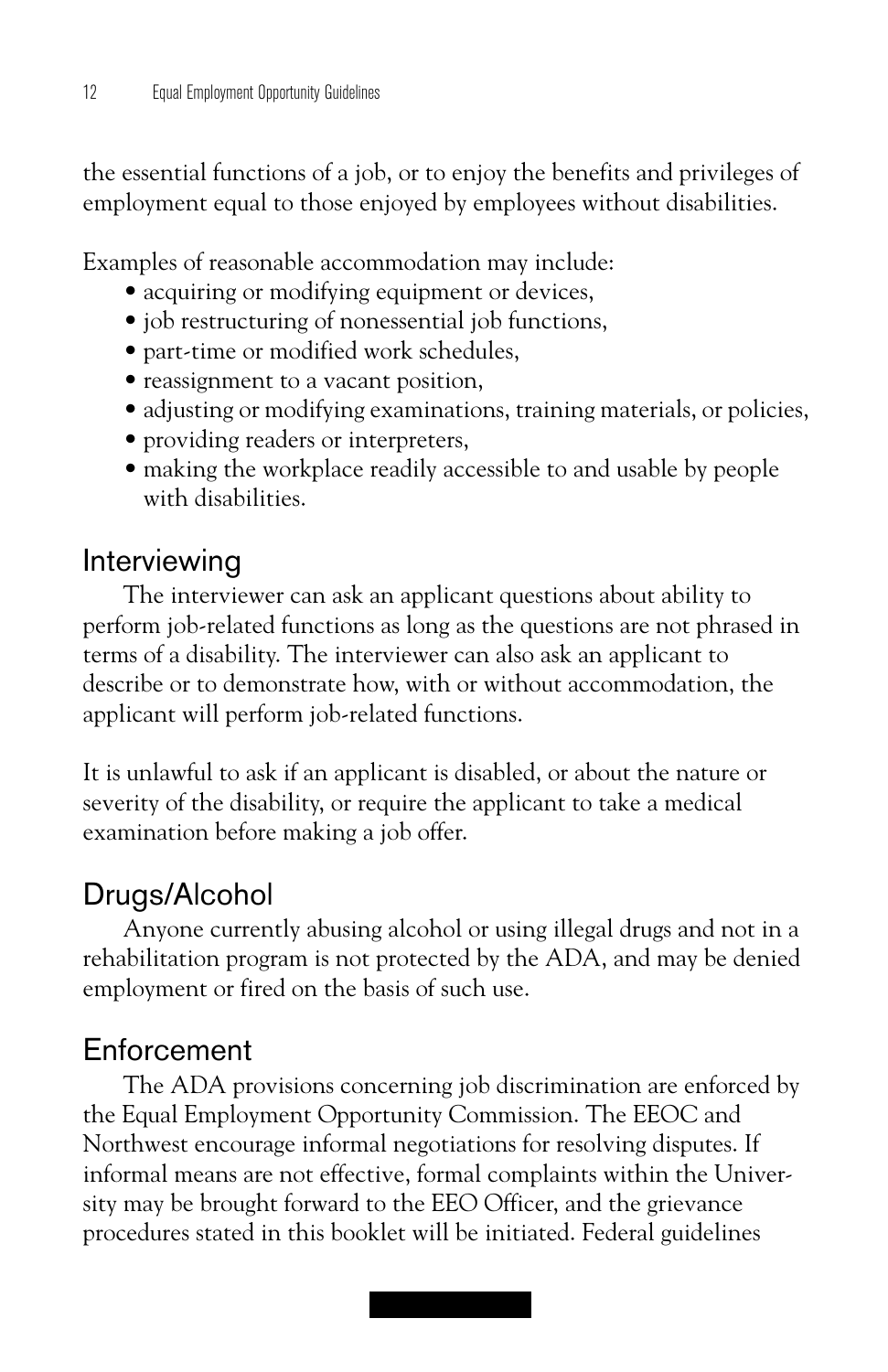state that a charge of discrimination must be filed within 180 days of the actual discrimination.

### **Confidentiality**

All necessary steps will be taken to ensure the confidentiality of information pertaining to an employee's disability. Information should be shared on a limited basis with supervisors or managers regarding necessary accommodation, first aid, emergency procedures, and insurance companies, as necessary. All medical records of employees are kept in separate confidential files.

#### Resources

*Helping Students with Disabilities: Information and Accommodations at Northwest Missouri State University* is a handbook that outlines the policies, committees, and resource people responsible for ADA compliance, as well as information about specific disabilities. Each department chairperson and administrative director has been issued a copy of this booklet for reference. Extra copies are available through contacting the Talent Development Center located in the Administration Building, Room 372 (660-562-1726). The Office of Equal Opportunity, Washington, D.C., also offers additional information in their pamphlet, *The Americans with Disabilities Act: Your Responsibilities as an Employer.* The Association on Higher Education and Disability (AHEAD) publishes several booklets on accommodations in higher education including *Confidentiality and Disability Issues in Higher Education*.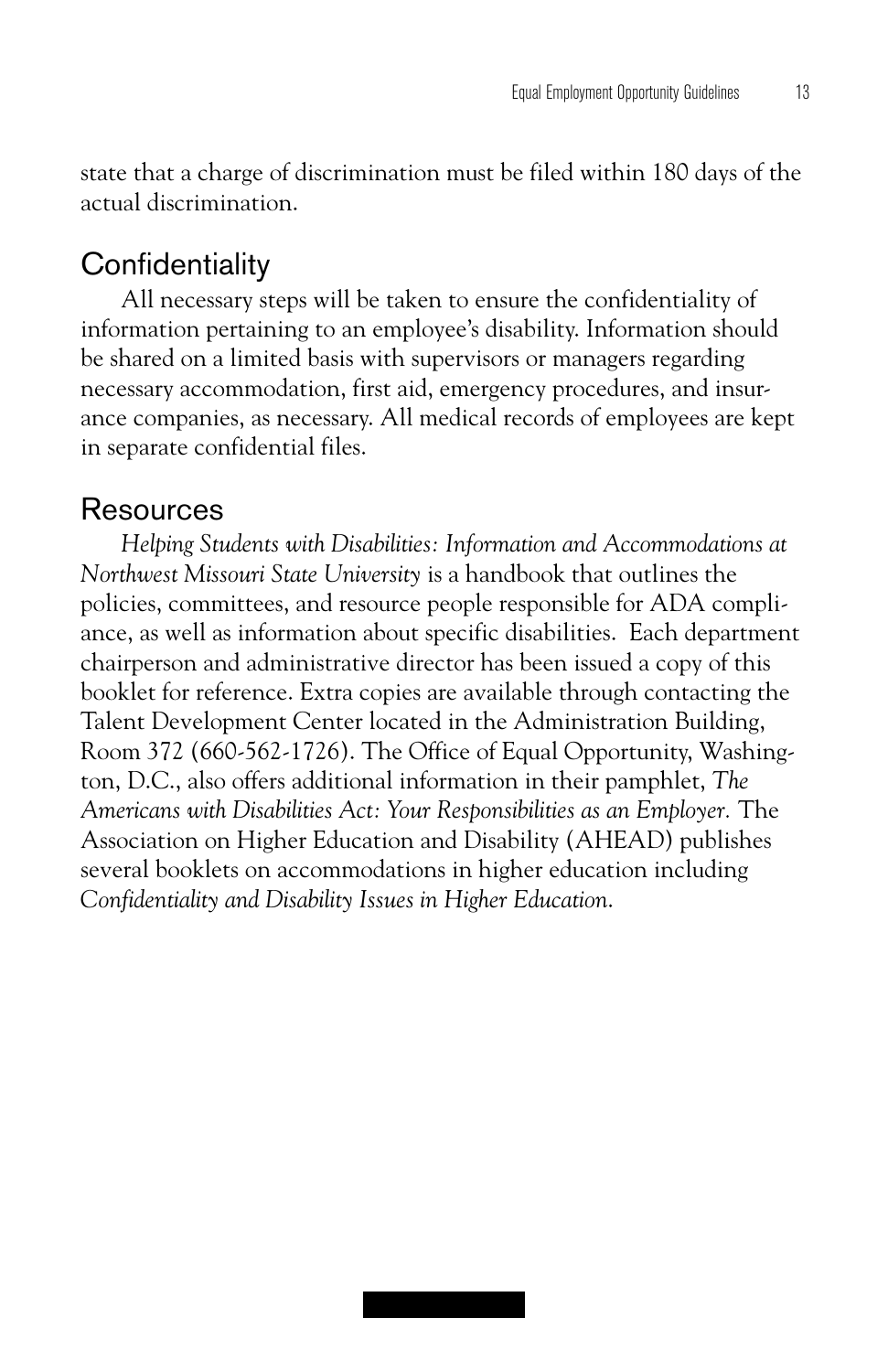# GRIEVANCE POLICIES AND PROCEDURES FOR ALLEGED DISCRIMINATORY PRACTICES

The following policies and procedures provide the structure for the investigation of grievances based on alleged discriminatory practices. These grievance procedures are available to any employee, applicant for employment, or student who believes he or she has not received the benefits of the nondiscrimination policies, including sexual harassment. The purpose of the grievance policies and procedures are to determine whether institutional policies and procedures have been adhered to. For faculty, the hearing proceedings found in Chapter 2 of the *Faculty Handbook* will take precedence in issues concerning promotion, tenure, removal, or suspension during the contract period. For support staff, the hearing proceedings found in the *Support Staff Handbook* will cover employment issues not covered by the EEO guidelines outlined in this booklet.

Northwest is committed to providing an environment in which individuals are treated fairly and respectfully. Discrimination affecting the academic and work setting will not be tolerated. Northwest retains the right to take appropriate actions against discrimination affecting the academic or work environment in the absence of a complaint.

#### Retaliation

There will be no retaliation against any individual who participates in or takes advantage of these grievance procedures.

#### Filing a Complaint

Any person who believes his or her rights have been infringed upon under the University's nondiscrimination policy may file a complaint. The EEO Officer will receive complaints. The person with the complaint is encouraged to visit with the EEO Officer as soon as possible. The person making the complaint will be asked to fill out the Alleged Discrimination or Harassment Complaint Form (see Appendix.). The EEO Officer will begin conducting an investigation as soon as reason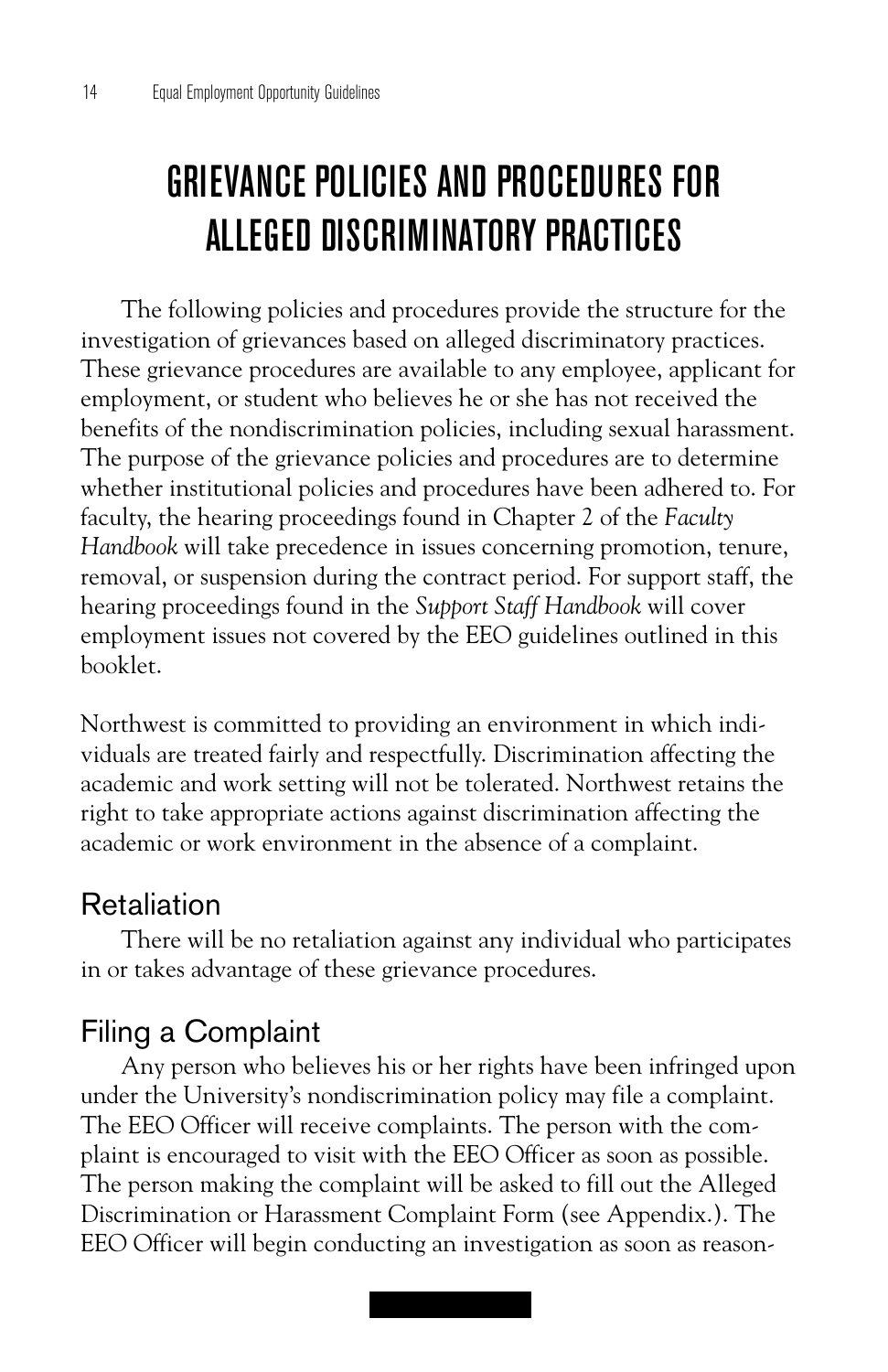ably possible. Northwest encourages prompt reporting and investigating of the alleged incidents.

## **Confidentiality**

Northwest will use reasonable efforts to maintain confidentiality throughout any investigation, consistent with the University's obligation to fully investigate the complaint. Confidentiality is often difficult when discussions about the alleged occurrence have occurred prior to the filing of the grievance. The responsibility of ensuring confidentiality involves all parties involved in the complaint and the investigation.

## Starting the Complaint Process by Discussion with the EEO Officer

Only the people most directly involved in the grievance are part of the investigation process. Grievances can be handled in an informal manner.

To conduct a meaningful investigation of an informal complaint, there is communication with people involved in the grievance, those who may have witnessed the behaviors in question, as well as those who can add additional information. The EEO Officer may utilize several negotiation strategies in the course of addressing the complaint including, but not limited to, interviewing, mediating, counseling, and educating those involved in the alleged incident for an informal resolution.

An informal complaint may be resolved in three ways:

- Mutually Satisfactory Resolution–Should the parties to the complaint arrive at a mutually satisfactory resolution, the parties may verbally agree upon resolution, or may ask the EEO Officer to place in writing the agreed upon resolution. In the written resolution the grievant, the respondent, and the EEO Officer each retains a copy of the resolution, signed by all parties to indicate agreement. Upon such resolution, the matter will be closed. A copy of the resolution will be placed in the EEO Officer's file.
- No Viable Informal Resolution–If the EEO Officer determines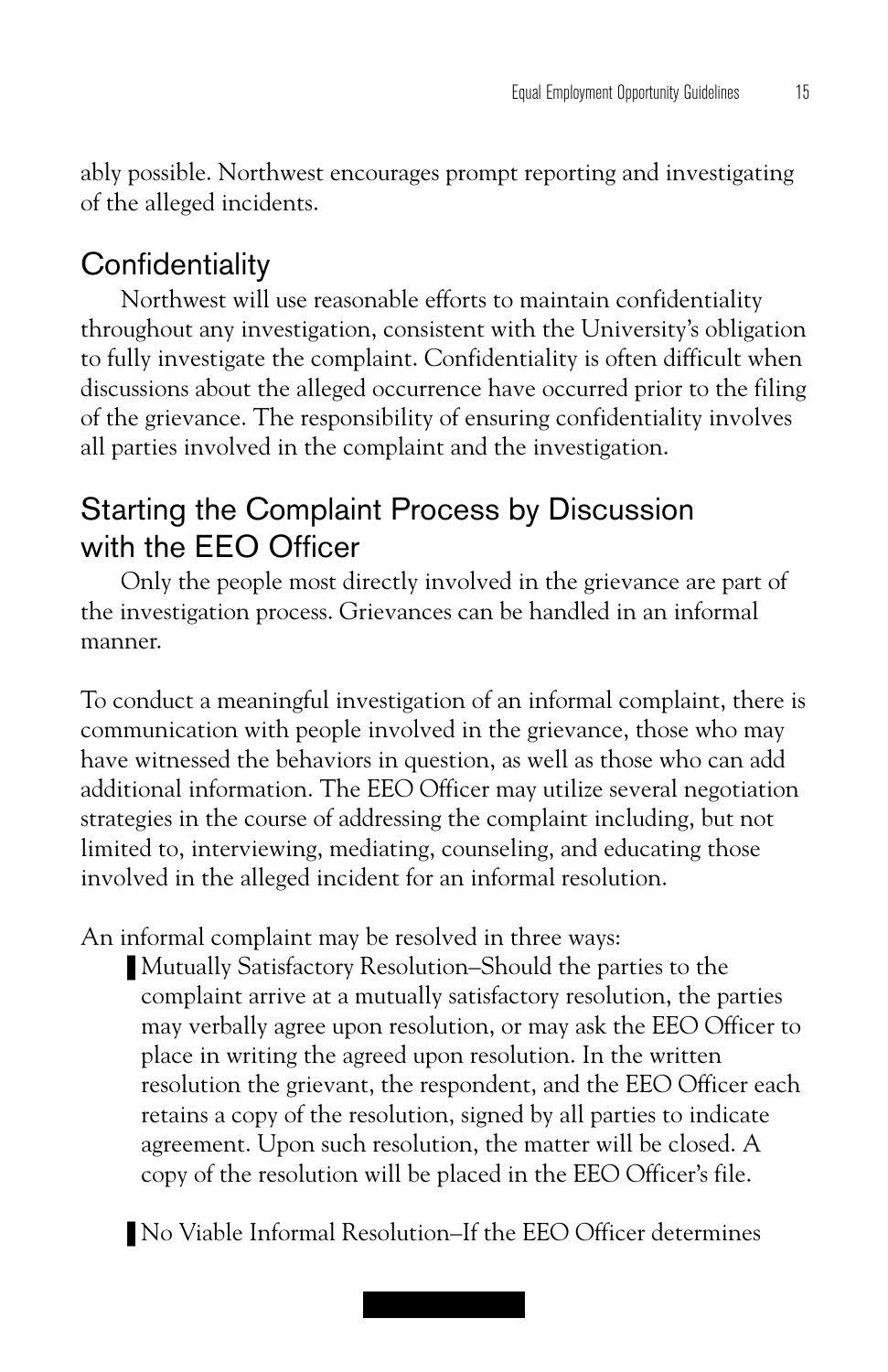that no practical informal resolution is acceptable to the grievant, respondent, or the University, such determination will be provided in writing to the grievant and the respondent. A copy of the determination will be placed in the EEO Officer's legal file. Either party may decide to continue with a written complaint.

■ Dismissal–If the information provided to the EEO Officer indicates that there is no foundation for the allegation, the EEO Officer may dismiss the matter. If the grievant agrees, a written record of the discussion will be given to the grievant and the respondent. A copy will be included in the file. If the grievant does not agree, he or she may file a written complaint requesting that the investigation of the complaint proceed.

Withdrawal of the Complaint: At any time prior to the completion of an investigation, the person filing the grievance may withdraw the complaint by communicating this to the EEO Officer.

#### Complaint Process

If discussion with the EEO Officer in an informal manner does not offer a satisfactory resolution to the complaint, or the grievant does not wish to work through the EEO Officer to informally resolve the complaint, the grievant may initiate proceeding by filing a written complaint.

Formal proceedings begin with the filing of a written complaint, using the Alleged Discrimination or Sexual Harassment Form (see Appendix) with the University's EEO Officer. The complaint will include a request for formal proceedings, the basis of the complaint, and specific description of the conditions, facts, events, or circumstances upon which the grievance is based.

The EEO Officer will begin investigating the complaint as soon as reasonably possible after receiving the Alleged Discrimination or Sexual Harassment Form. After completing the investigation, the EEO Officer will discuss his or her findings with the grievant and the EEO Officer will make a written report with recommendations and forward it to the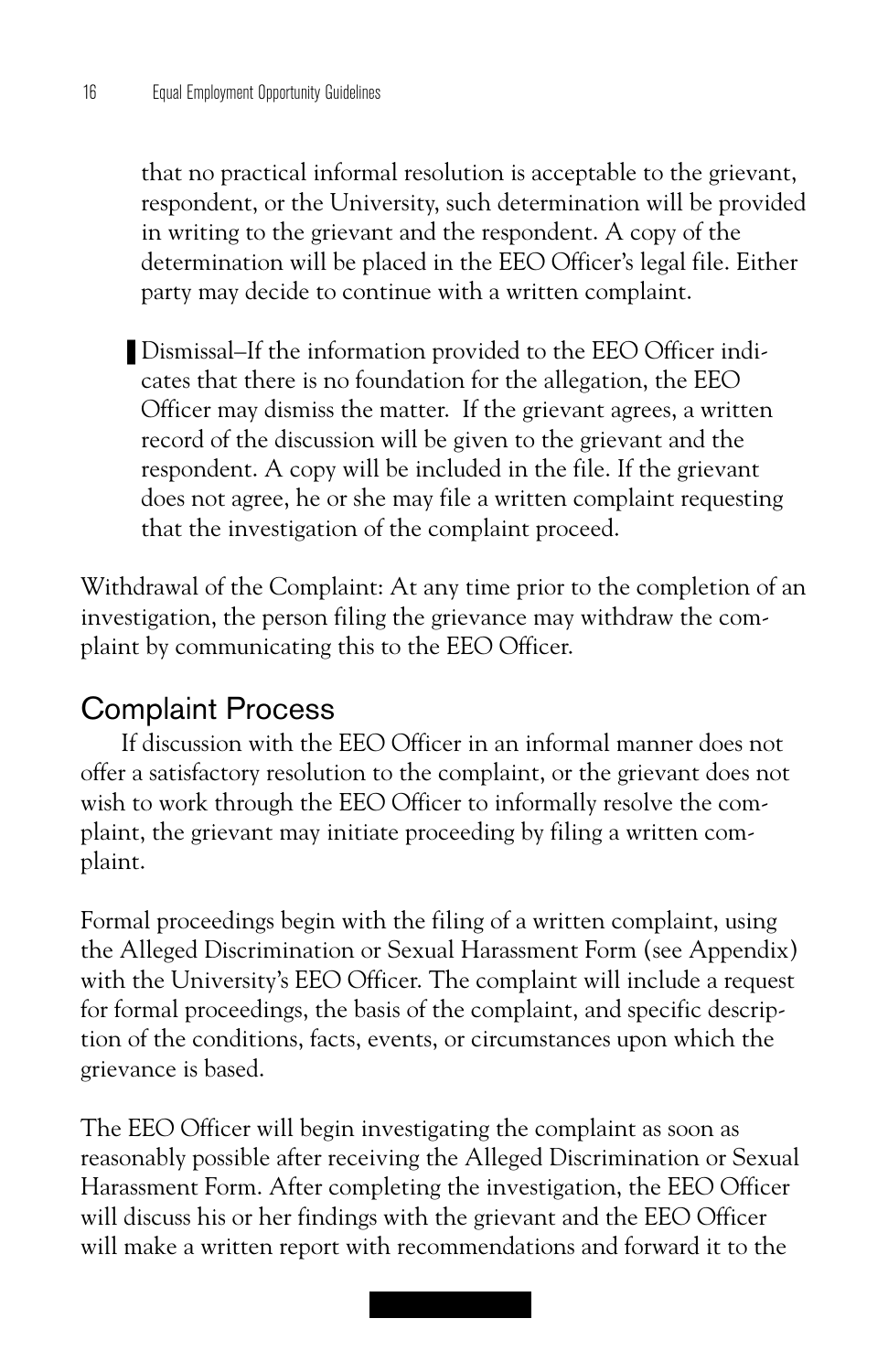President of the University for appropriate action. The President's actions may include, but not be limited to, notifying the person who is being complained about demanding that they cease and desist any further action. The President may take such other action as necessary to eliminate the complained of behavior, including where appropriate, a recommendation to the Board of Regents for terminating the offending employee.

#### **Withdrawal**

At any time during the complaint process the person filing the grievance may withdraw the complaint by communicating his or her desire to do so to the EEO Officer.

### Implementation of the Determination

Upon the final determination of the complaint or appeal, the EEO Officer will inform the respondent's superior(s) or line officer(s) of the determination and oversee its implementation.

#### **Definitions**

The EEO Officer refers to the University's Equal Employment Opportunity Officer.

Grievant refers to any individual(s) filing a complaint.

Respondent refers to any individual(s) against whom a complaint is filed.

Complaint is an allegation that a person's employment rights and/or eligibility have been adversely affected procedurally due to a violation, misapplication, or misinterpretation of the University's nondiscrimination policy.

Committee refers to the Hearing Committee.

Working day means a day during which the University is in session, as defined by the academic calendar.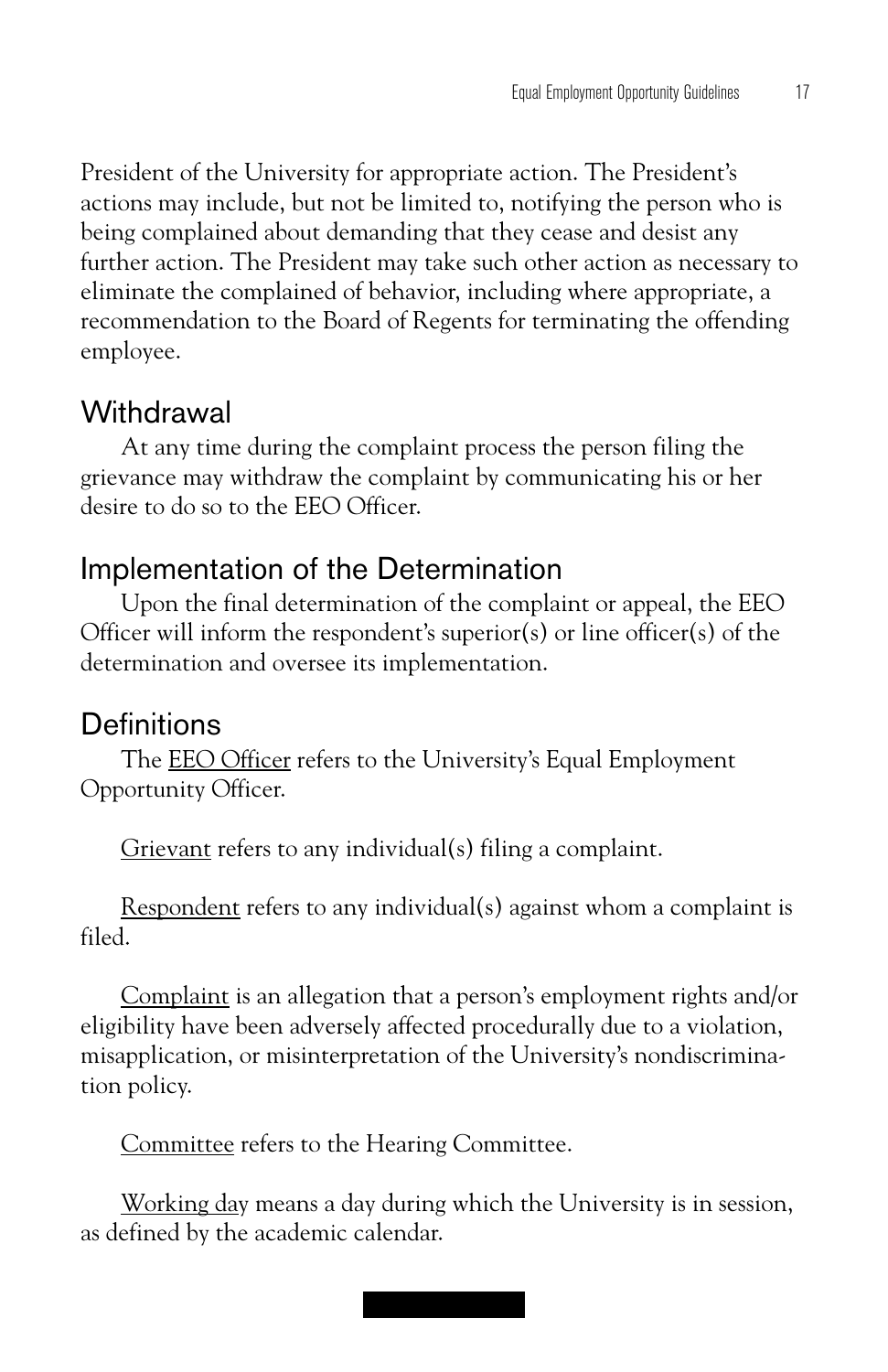University and/or Northwest means Northwest Missouri State University.

### Limitations

In no way will an employee's status with the University be adversely affected because he or she utilizes these procedures.

All proceedings provided for in this section will be maintained as confidential subject only to the need of the grievant and the University to comply with the processes specified herein and to present evidence in other hearings or proceedings. All proceedings shall be conducted in private and all records will be open only to the parties, except as otherwise required herein or by 610.021 (3) R.S.MO.

Nothing contained herein will preclude the informal disposition of complaints by stipulation or by agreed settlement where such resolution is consistent with University policy.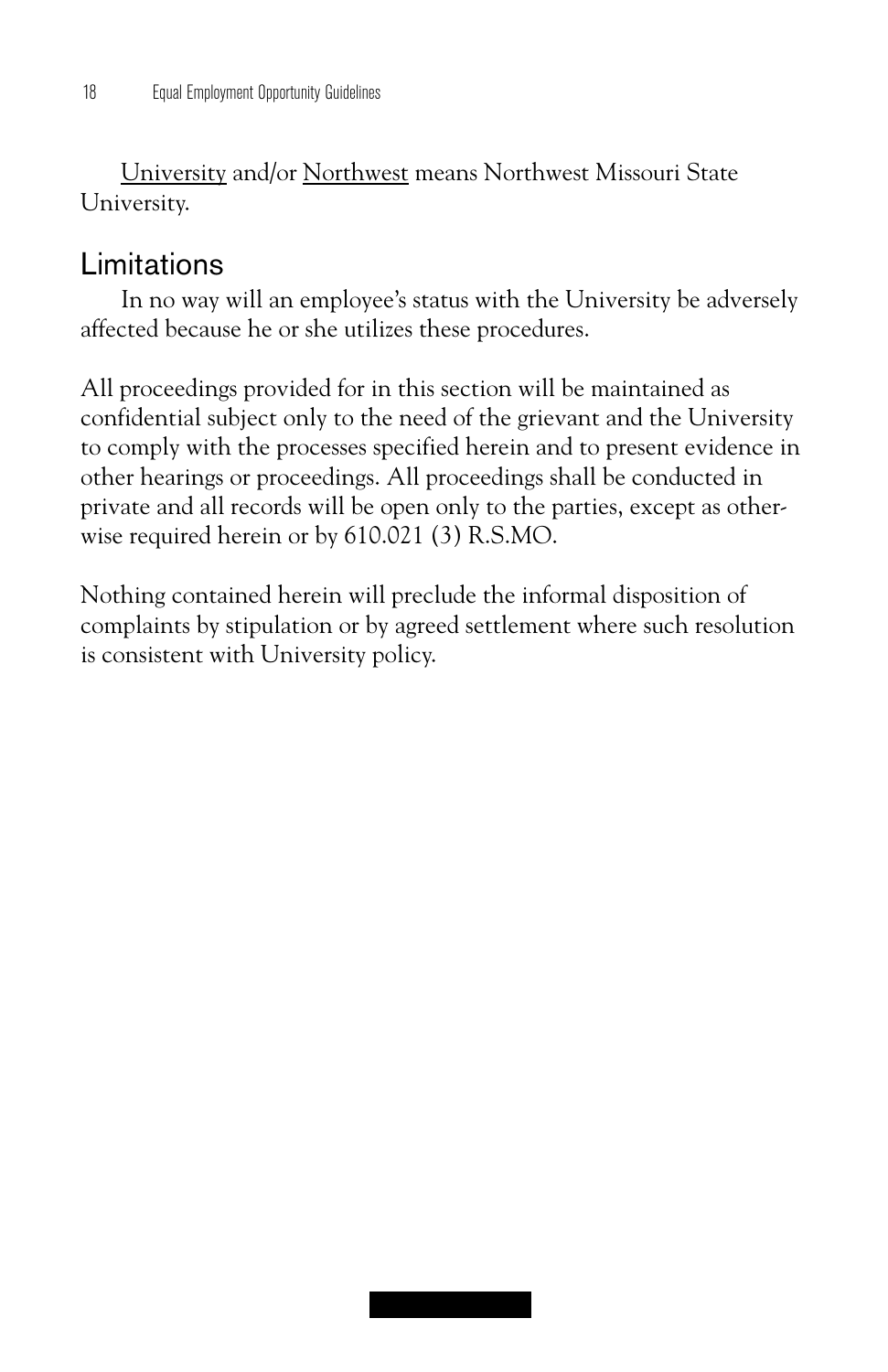# APPENDIX - SAMPLES OF FORMS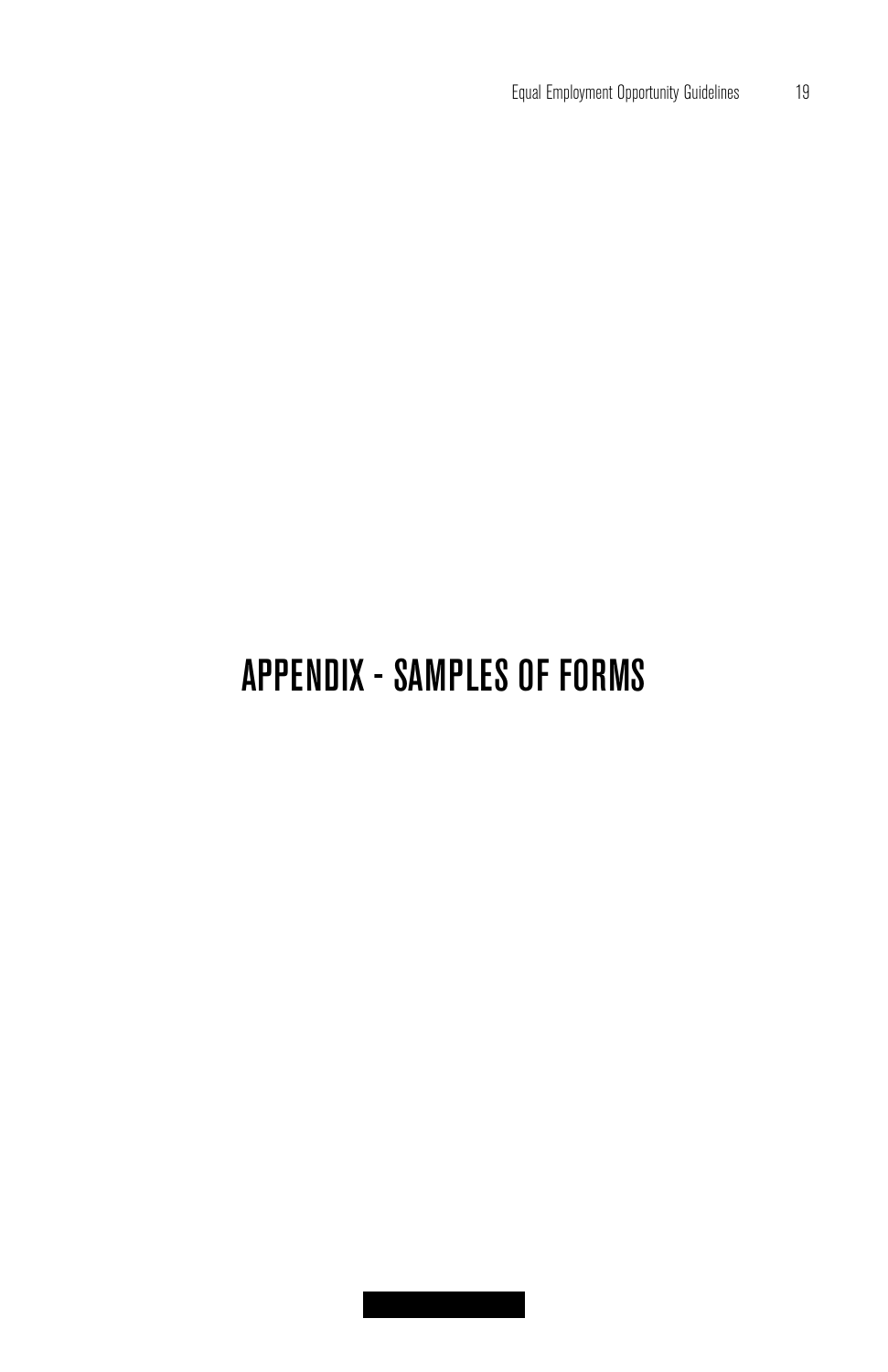## Alleged Discrimination or Harassment Complaint

|                                                                           | Telephone Number ________________________________                                                  |  |  |  |  |  |
|---------------------------------------------------------------------------|----------------------------------------------------------------------------------------------------|--|--|--|--|--|
|                                                                           | Status or Position: (circle one) Student/Faculty/Staff<br>Admission Applicant Employment Applicant |  |  |  |  |  |
|                                                                           |                                                                                                    |  |  |  |  |  |
|                                                                           |                                                                                                    |  |  |  |  |  |
| Administrative unit in which alleged discrimination/harassment took place |                                                                                                    |  |  |  |  |  |

State the exact program or activity which you feel is discriminatory or where harassment took place. Attach additional sheets if more space is necessary. Be specific and be sure to include the following:

 $\overline{\phantom{a}}$  ,  $\overline{\phantom{a}}$  ,  $\overline{\phantom{a}}$  ,  $\overline{\phantom{a}}$  ,  $\overline{\phantom{a}}$  ,  $\overline{\phantom{a}}$  ,  $\overline{\phantom{a}}$  ,  $\overline{\phantom{a}}$  ,  $\overline{\phantom{a}}$  ,  $\overline{\phantom{a}}$  ,  $\overline{\phantom{a}}$  ,  $\overline{\phantom{a}}$  ,  $\overline{\phantom{a}}$  ,  $\overline{\phantom{a}}$  ,  $\overline{\phantom{a}}$  ,  $\overline{\phantom{a}}$ 

- The date of the event or occurrence about which you are complaining,
- the name and position of every person involved,
- the exact nature of each incident involved,
- every relevant date, and
- any previous efforts taken to resolve the issue.

State in full the reasons you believe the incidents described above may constitute discrimination or harassment.

State in full the remedy you seek for these alleged discriminatory programs or harassment activities.

Signature of Complainant

\_\_\_\_\_\_\_\_\_\_\_\_\_\_\_\_\_\_\_\_\_\_\_\_\_\_\_\_\_\_\_\_\_\_\_\_\_\_\_\_\_\_\_ Date

\_\_\_\_\_\_\_\_\_\_\_\_\_\_\_\_\_\_\_\_\_\_\_\_\_\_\_\_\_\_\_\_\_\_\_\_\_\_\_\_\_\_\_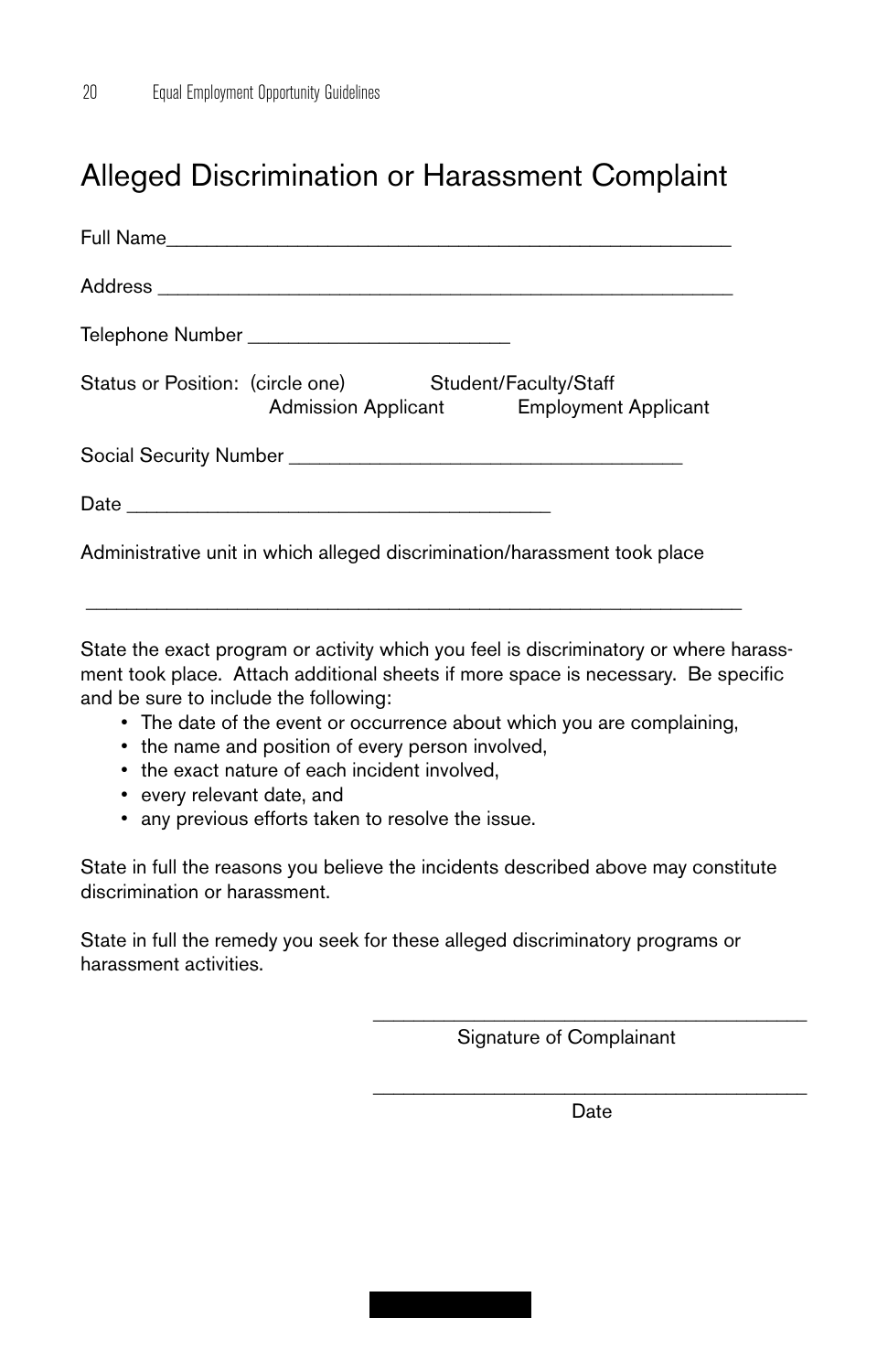## Faculty Recruitment Checklist of Procedures

| Position    |  |
|-------------|--|
| Department_ |  |
| Chair/Dean  |  |
|             |  |

Application Deadline\_\_\_\_\_\_\_\_\_\_\_\_\_\_

Part I will be completed by the Office of Human Resources Management. Parts II and III should be completed by the chairperson and forwarded to the Provost's Office within 10 days of filling the position. After the candidates have been sent a letter informing them the position has been filled, please return all application materials to the Office of HRM.

| L.                                                                                                                                      | А.<br>В.                   | ANNOUNCEMENT OF POSITION<br>Position description information approved<br>and on file with the Provost's Office<br>Position Announcement distributed:<br>Human Resources bulletin board<br>Selected University placement offices<br>and department chairs<br>Minority institutions<br>Local/state employment office<br>Local and area newspaper classified ads<br>Northwest's Office of Career Services<br>National associations in the discipline<br>National or regional meetings in the discipline<br>Professional journals or newsletters<br>Internet | <b>YES</b><br><b>Contract Contract</b> | <b>NO</b><br><u>and the second second</u> | <b>DATE</b>                  |
|-----------------------------------------------------------------------------------------------------------------------------------------|----------------------------|----------------------------------------------------------------------------------------------------------------------------------------------------------------------------------------------------------------------------------------------------------------------------------------------------------------------------------------------------------------------------------------------------------------------------------------------------------------------------------------------------------------------------------------------------------|----------------------------------------|-------------------------------------------|------------------------------|
|                                                                                                                                         | А.<br>В.<br>C.<br>D.<br>Е. | II. PROCESSING OF APPLICATIONS AND SELECTION<br>Letter of acknowledgment and EEO<br>forms sent to each applicant<br>Number of applications received________<br>Number of qualified candidates: ____male ____female<br>Number of candidates applying from minority institutions<br>List of top three candidates <b>Example 2014</b>                                                                                                                                                                                                                       |                                        |                                           |                              |
|                                                                                                                                         | E.                         |                                                                                                                                                                                                                                                                                                                                                                                                                                                                                                                                                          |                                        |                                           |                              |
|                                                                                                                                         | В.                         | <b>III. CLOSURE OF THE POSITION</b><br>A. Candidate employed: ___<br>Position-filled" letter sent to each<br>unsuccessful applicant<br>C. All material and information received concerning<br>the position sent to the Office of HRM                                                                                                                                                                                                                                                                                                                     |                                        |                                           |                              |
| Approval by Dean or Department Chair<br>1990 - Approval by Dean or Department Chair<br>2001 - Alian Chair<br>Approval by Provost_______ |                            |                                                                                                                                                                                                                                                                                                                                                                                                                                                                                                                                                          |                                        |                                           | Date<br>Date________<br>Date |